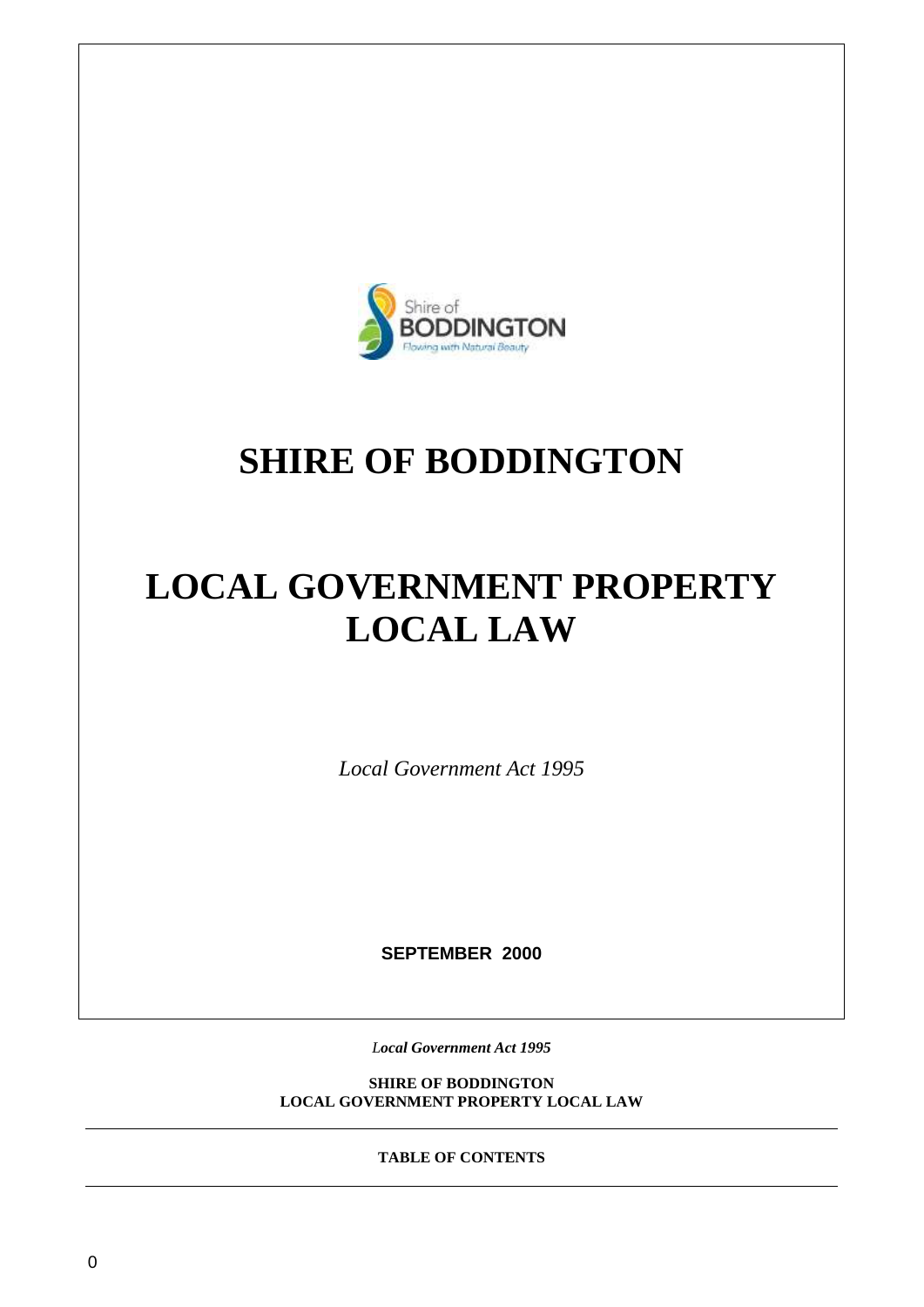## **PART 1 - PRELIMINARY**

- 1.1 Citation
- 1.2 Definitions
- 1.3 Interpretation
- 1.4 Application
- 1.5 Repeal

## **PART 2 - DETERMINATIONS IN RESPECT OF LOCAL GOVERNMENT PROPERTY**

#### *Division 1 - Determinations*

- 2.1 Determinations as to use of local government property
- 2.2 Procedure for making a determination<br>2.3 Discretion to erect sign
- Discretion to erect sign
- 2.4 Determination to be complied with
- 2.5 Register of determinations
- 2.6 Amendment or revocation of a determination

#### *Division 2 - Activities which may be pursued or prohibited under a determination*

- 2.7 Activities which may be pursued on specified local
	- government property
- 2.8 Activities which may be prohibited on specified local government property

## *Division 3 - Transitional*

2.9 Signs taken to be determinations

## **PART 3 - PERMITS**

## *Division 1 - Preliminary*

3.1 Application of Part

## *Division 2 - Applying for a permit*

- 3.2 Application for permit
- 3.3 Decision on application for permit

## *Division 3 - Conditions*

- 3.4 Conditions which may be imposed on a permit
- 3.5 Imposing conditions under a policy
- 3.6 Compliance with and variation of conditions

## *Division 4 - General*

- 3.7 Agreement for building
- 3.8 Duration of permit
- 3.9 Renewal of permit
- 3.10 Transfer of permit
- 3.11 Production of permit
- 3.12 Cancellation of permit

*Division 5 - When a permit is required*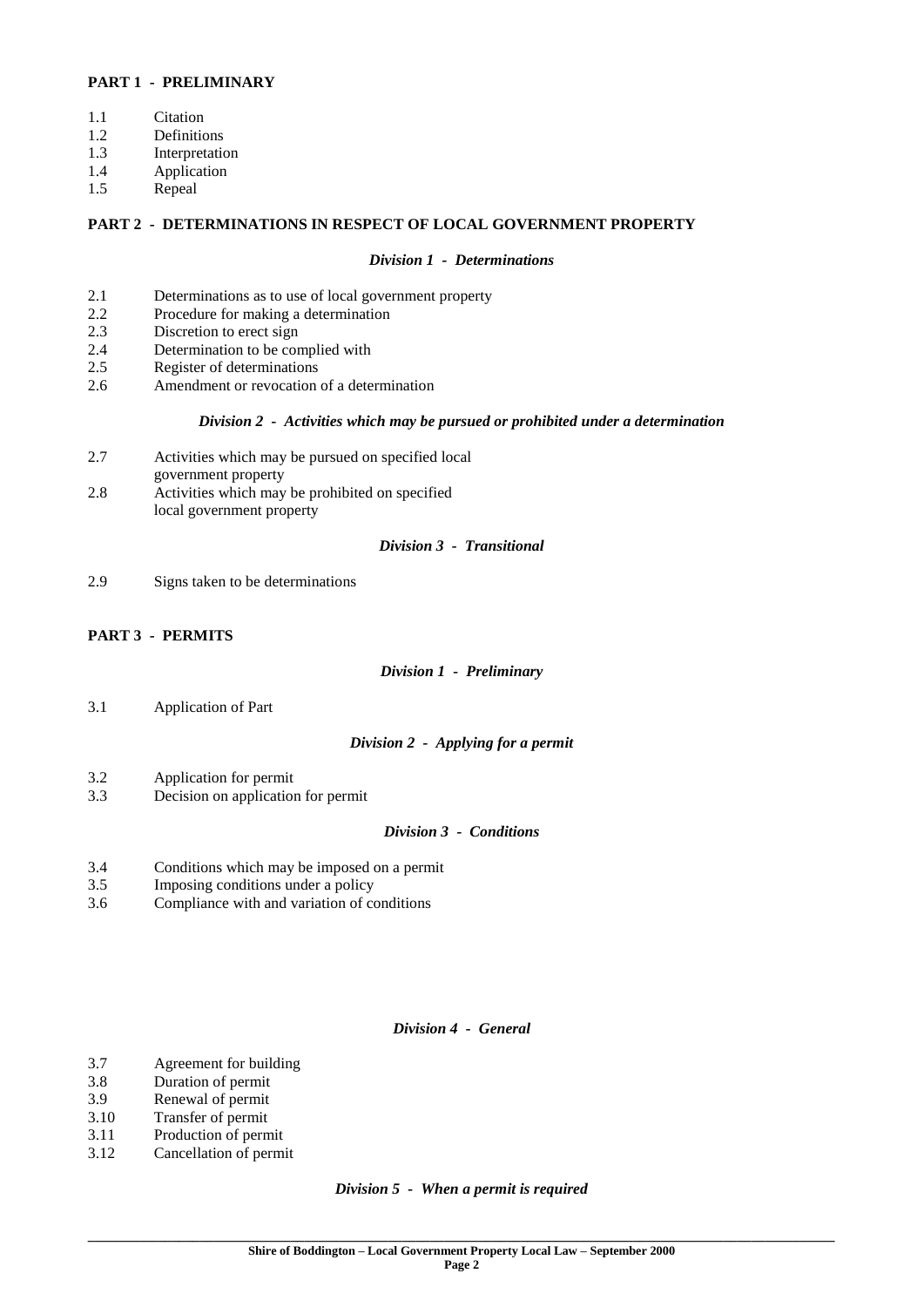- 3.13 Activities needing a permit
- 3.14 Permit required to camp outside a facility
- 3.15 Permit required for possession and consumption of liquor

### *Division 6 - Responsibilities of permit holder*

3.16 Responsibilities of permit holder

## **PART 4 - BEHAVIOUR ON ALL LOCAL GOVERNMENT PROPERTY**

#### *Division 1 - Behaviour on and interference with local government property*

- 4.1 Behaviour which interferes with others<br>4.2 Behaviour detrimental to property
- Behaviour detrimental to property
- 4.3 Taking or injuring any fauna
- 4.4 Intoxicated persons not to enter local government property
- 4.5 No prohibited drugs

#### *Division 2 - Signs*

4.6 Signs

## **PART 5 - MATTERS RELATING TO PARTICULAR LOCAL GOVERNMENT PROPERTY**

#### *Division 1 - Fenced or closed property*

5.1 No entry to fenced or closed local government property

#### *Division 2 - Toilet blocks and change rooms*

5.2 Only specified gender to use entry of toilet block or change room

## **PART 6 - FEES FOR ENTRY ON TO LOCAL GOVERNMENT PROPERTY**

6.1 No unauthorized entry to function

## **PART 7 - OBJECTIONS AND APPEALS**

7.1 Application of Division 1, Part 9 of the Act

## **PART 8 - MISCELLANEOUS**

- 8.1 Authorized person to be obeyed
- 8.2 Persons may be directed to leave local government property
- 8.3 Disposal of lost property
- 8.4 Liability for damage to local government property

## **PART 9 - ENFORCEMENT**

*Division 1 - Notices given under this local law*

- 9.1 Offence to fail to comply with notice
- 9.2 Local government may undertake requirements of notice

*Division 2 - Offences and penalties*

## *Subdivision 1 - General*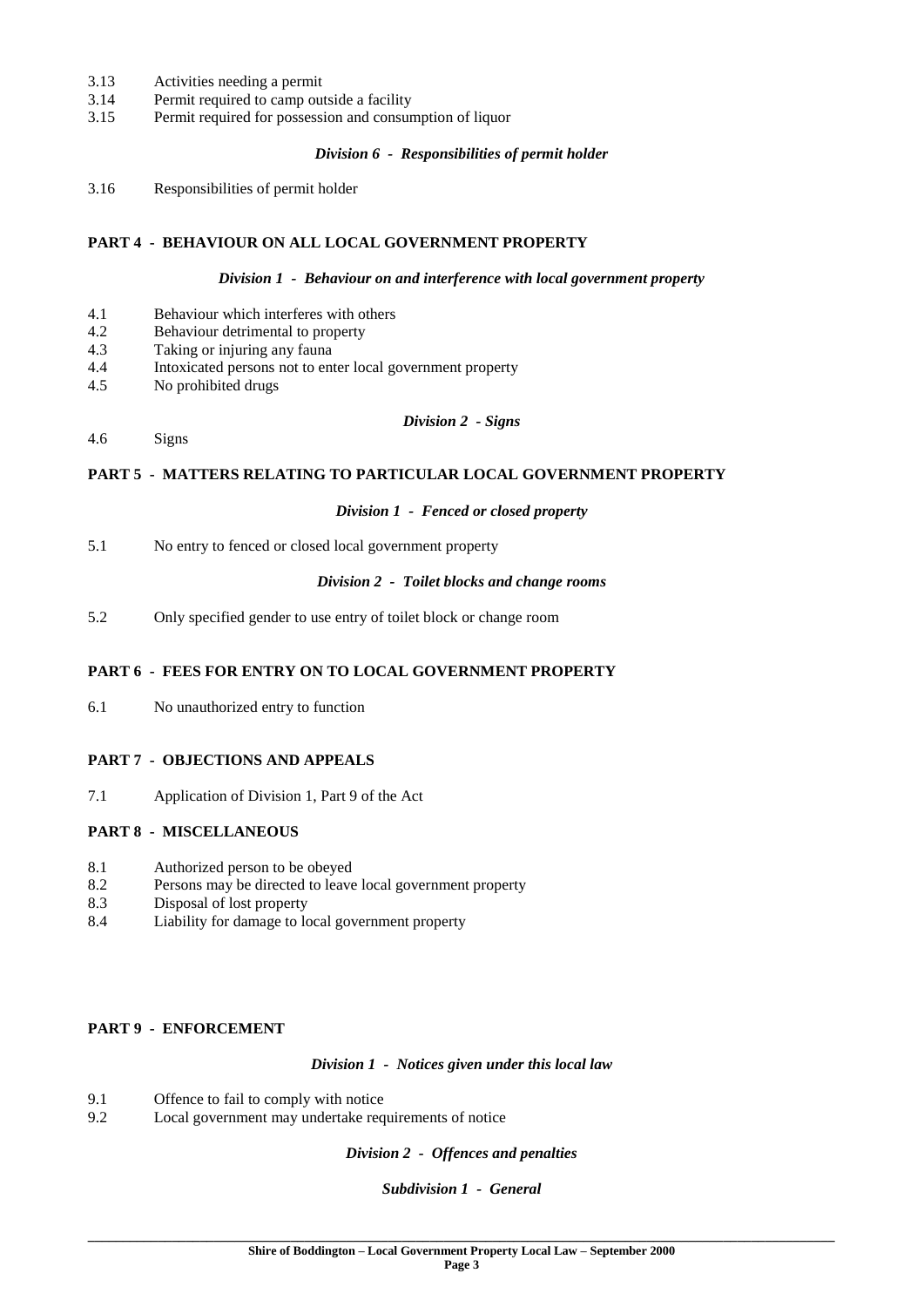## *Subdivision 2 - Infringement notices and modified penalties*

9.4 Prescribed offences<br>9.5 Form of notices

Form of notices

## *Division 3 – Evidence in legal proceedings*

9.6 Evidence of a determination

## **SCHEDULE 1 - PRESCRIBED OFFENCES**

## **SCHEDULE 2 - DETERMINATIONS**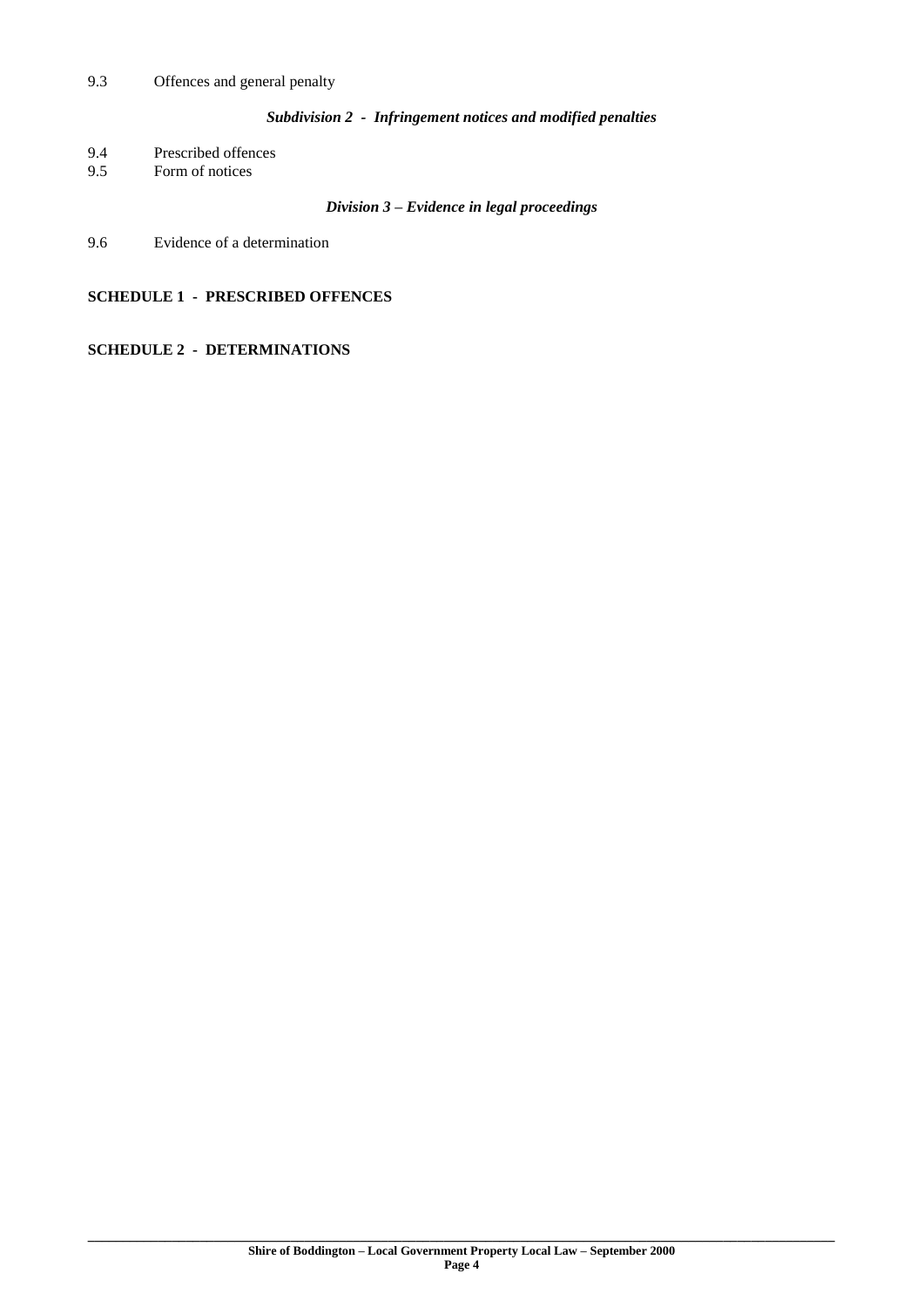#### *Local Government Act 1995*

## **SHIRE OF BODDINGTON LOCAL GOVERNMENT PROPERTY LOCAL LAW**

Under the powers conferred by the *Local Government Act 1995* and under all other powers enabling it, the Council of the Shire of Boddington resolved on the  $18<sup>th</sup>$  day of October 2000 to make the following local law.

## **PART 1 - PRELIMINARY**

#### **Citation**

1.1 This local law may be cited as the Shire of Boddington Local Government Property Local Law.

#### **Definitions**

1.2 In this local law unless the context otherwise requires -

**"Act"** means the *Local Government Act 1995*;

**"applicant"** means a person who applies for a permit under clause 3.2;

- **"authorized person"** means a person authorized by the local government under section 9.10 of the Act to perform any of the functions of an authorized person under this local law;
- **"boat"** means any ship, vessel or structure capable of being used in navigation by water, however propelled or moved, and includes a jet ski;

**"building"** means any building which is local government property and includes a –

- (a) hall or room;
- (b) corridor, stairway or annex of any hall or room; and
- (c) jetty;

**"CEO"** means the chief executive officer of the local government;

**"commencement day"** means the day on which this local law comes into operation;

**"Council"** means the council of the local government;

- **"date of publication"** means, where local public notice is required to be given of a matter under this local law, the date on which notice of the matter is published in a newspaper circulating generally throughout the district;
- **"determination"** means a determination made under clause 2.1;

**"district"** means the district of the local government;

**"function"** means an event or activity characterised by all or any of the following –

- (a) formal organisation and preparation;
- (b) its occurrence is generally advertised or notified in writing to particular persons;
- (c) organisation by or on behalf of a club;
- (d) payment of a fee to attend it; and
- (e) systematic recurrence in relation to the day, time and place;

**"liquor"** has the same meaning as is given to it in section 3 of the *Liquor Licensing Act 1988*;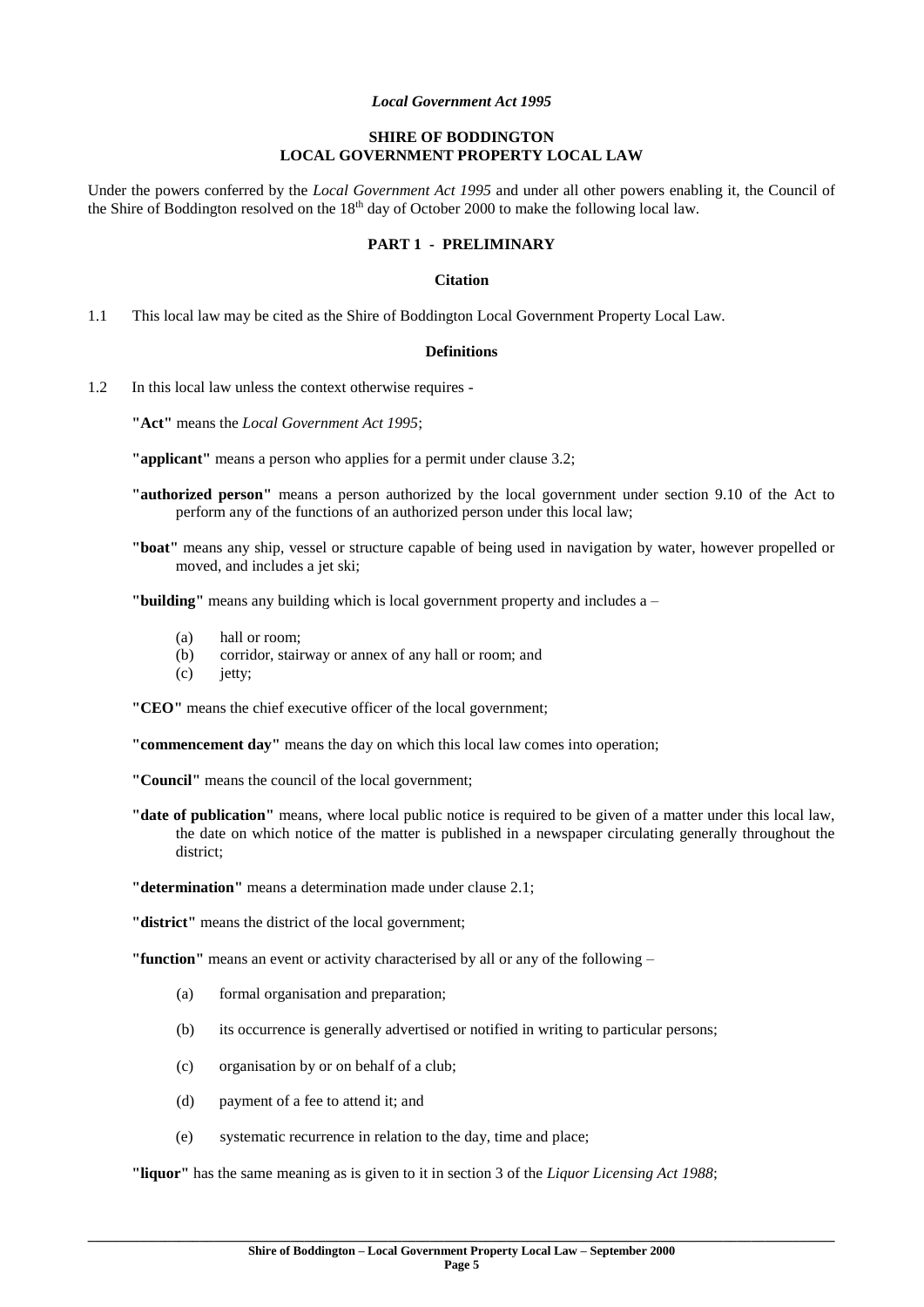#### **"local government"** means the Shire of Boddington*;*

**"local government property"** means anything except a thoroughfare –

- (a) which belongs to the local government;
- (b) of which the local government is the management body under the *Land Administration Act* 1997; or
- (c) which is an 'otherwise unvested facility' within section 3.53 of the Act;

**"Manager"** means the person for the time being employed by the local government to control and manage a pool area or other facility which is local government property and includes the person's assistant or deputy;

**"permit"** means a permit issued under this local law;

**"permit holder"** means a person who holds a valid permit;

**"person"** does not include the local government;

**"pool area"** means any swimming and wading pools and spas and all buildings, structures, fittings, fixtures, machinery, chattels, furniture and equipment forming part of or used in connection with such swimming and wading pools and spas which are local government property;

**"Regulations"** means the *Local Government (Functions and General) Regulations 1996*;

- **"sign"** includes a notice, flag, mark, structure or device approved by the local government on which may be shown words, numbers, expressions or symbols;
- **"trading"** means the selling or hiring, or the offering for sale or hire of goods or services, and includes displaying goods for the purpose of –
	- (a) offering them for sale or hire;
	- (b) inviting offers for their sale or hire;
	- (c) soliciting orders for them; or
	- (d) carrying out any other transaction in relation to them; and

**"vehicle"** includes –

- (a) every conveyance and every object capable of being propelled or drawn on wheels, tracks or otherwise; and
- (b) an animal being ridden or driven,

but excludes –

- (c) a wheel-chair or any device designed for use, by a physically impaired person on a footpath;
- (d) a pram, a stroller or a similar device; and
- (e) a boat.

#### **Interpretation**

1.3 In this local law unless the context otherwise requires a reference to local government property includes a reference to any part of that local government property.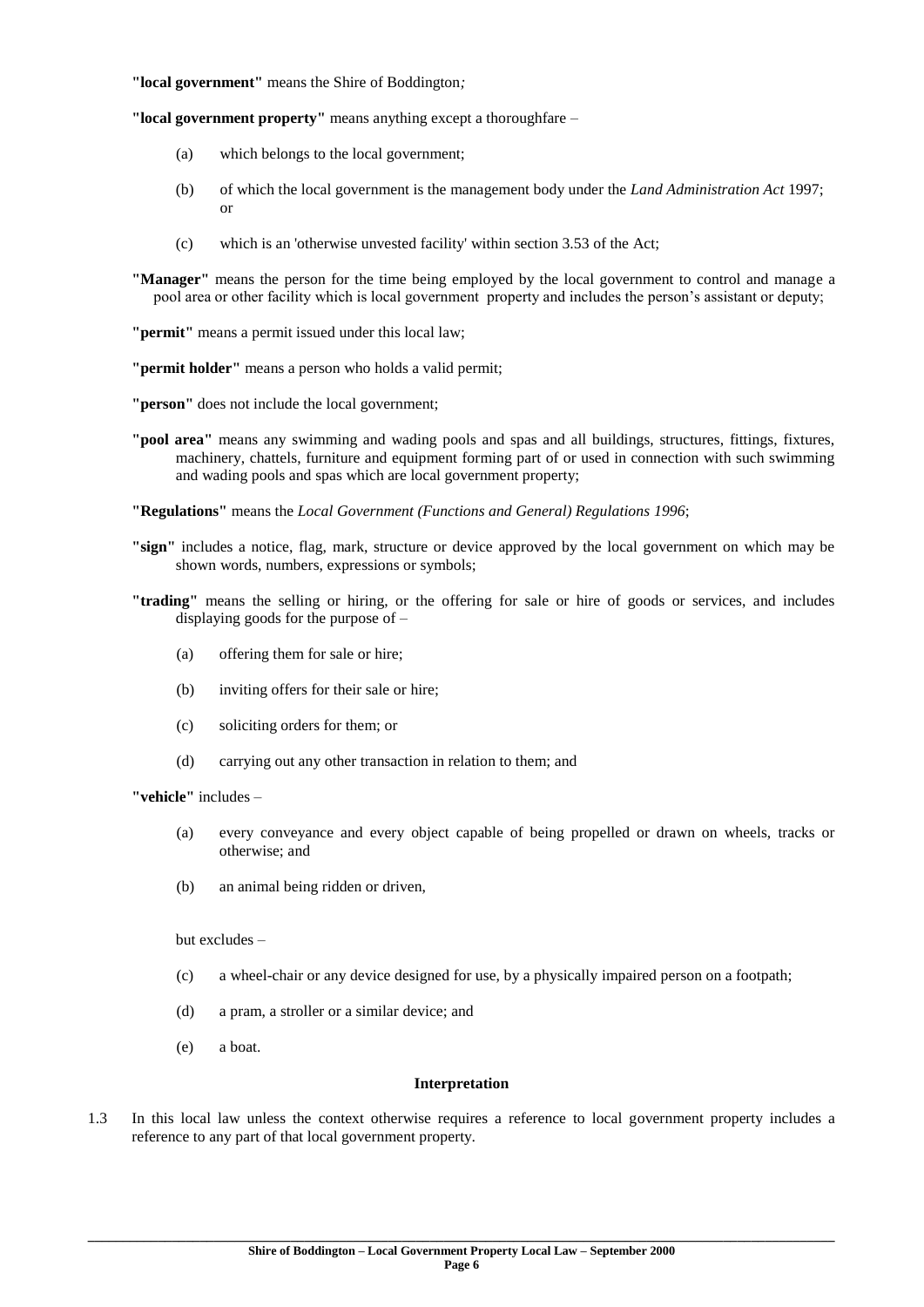## **Application**

- 1.4 (1) This local law applies throughout the district.
	- (2) Notwithstanding anything to the contrary in this local law, the local government may
		- (a) hire local government property to any person; or
		- (b) enter into an agreement with any person regarding the use of any local government property.

### **Repeal**

1.5 (1) The following local laws are repealed –

The Marradong Road Board by-laws relating to the Boddington Hall, published in the Government gazette of 23 August 1956.

(2)

Where a policy was made or adopted by the local government under or in relation to a local law repealed by this local law, then the policy is to be taken to no longer have any effect on and from the commencement day.

(3)

The Council may resolve that notwithstanding sub clause (2), specified policies continue, or are to be taken to have continued, to have effect on and from the commencement day.

## **PART 2 - DETERMINATIONS IN RESPECT OF LOCAL GOVERNMENT PROPERTY**

## *Division 1 - Determinations*

### **Determinations as to use of local government property**

2.1 (1) The local government may make a determination in accordance with clause 2.2 –

- (a) setting aside specified local government property for the pursuit of all or any of the activities referred to in clause 2.7;
- (b) prohibiting a person from pursuing all or any of the activities referred to in clause 2.8 on specified local government property;
- (c) as to the matters in clauses  $2.7(2)$  and  $2.8(2)$ ; and
- (d) as to any matter ancillary or necessary to give effect to a determination.
- (2) The determinations in Schedule 2
	- (a) are to be taken to have been made in accordance with clause 2.2;
	- (b) may be amended or revoked in accordance with clause 2.6; and
	- (c) have effect on the commencement day.

#### **Procedure for making a determination**

- 2.2 (1) The local government is to give local public notice of its intention to make a determination.
- (2) The local public notice referred to in sub clause  $(1)$  is to state that
	- (a) the local government intends to make a determination, the purpose and effect of which is summarised in the notice;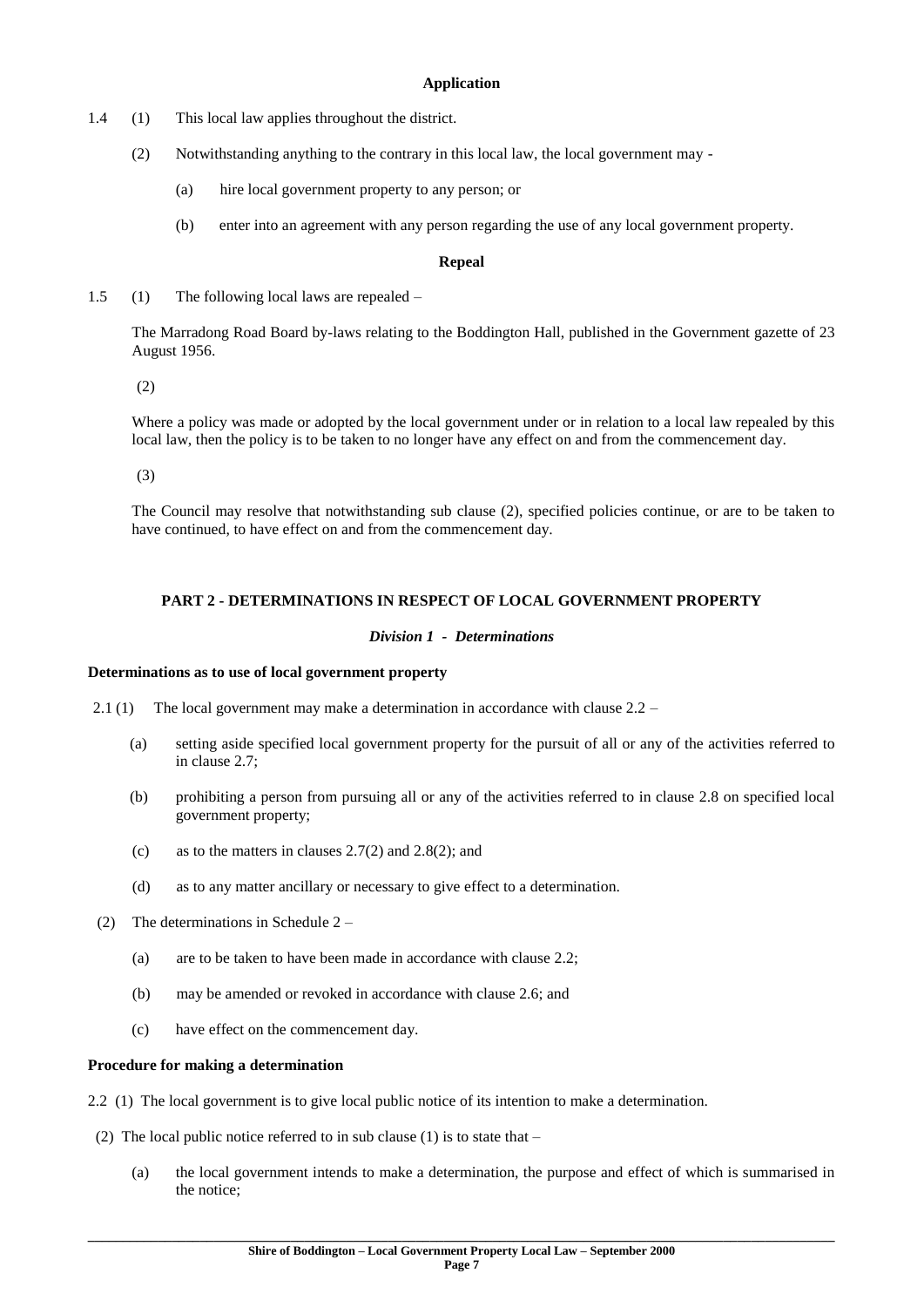- (b) a copy of the proposed determination may be inspected and obtained from the offices of the local government; and
- (c) submissions in writing about the proposed determination may be lodged with the local government within 21 days after the date of publication.
- (3) If no submissions are received in accordance with sub clause (2)(c), the Council is to decide to
	- (a) give local public notice that the proposed determination has effect as a determination on and from the date of publication;
	- (b) amend the proposed determination, in which case sub clause (5) will apply; or
	- (c) not continue with the proposed determination.
- (4) If submissions are received in accordance with sub clause (2)(c) the Council is to
	- (a) consider those submissions; and
	- (b) decide
		- (i) whether or not to amend the proposed determination; or
		- (ii) not to continue with the proposed determination.
- (5) If the Council decides to amend the proposed determination, it is to give local public notice
	- (a) of the effect of the amendments; and
	- (b) that the proposed determination has effect as a determination on and from the date of publication.
- (6) If the Council decides not to amend the proposed determination, it is to give local public notice that the proposed determination has effect as a determination on and from the date of publication.
- (7) A proposed determination is to have effect as a determination on and from the date of publication of the local public notice referred to in sub clauses (3), (5) and (6).
- (8) A decision under sub clause (3) or (4) is not to be delegated by the Council.

#### **Discretion to erect sign**

2.3 The local government may erect a sign on local government property to give notice of the effect of a determination which applies to that property.

#### **Determination to be complied with**

2.4 A person shall comply with a determination.

#### **Register of determinations**

2.5 (1) The local government is to keep a register of determinations made under clause 2.1, and of any amendments to or revocations of determinations made under clause 2.6.

(2)Sections 5.94 and 5.95 of the Act are to apply to the register referred to in sub clause (1) and for that purpose the register is to be taken to be information within section  $5.94(u)(i)$  of the Act.

## **Amendment or revocation of a determination**

2.6 (1) The Council may amend or revoke a determination.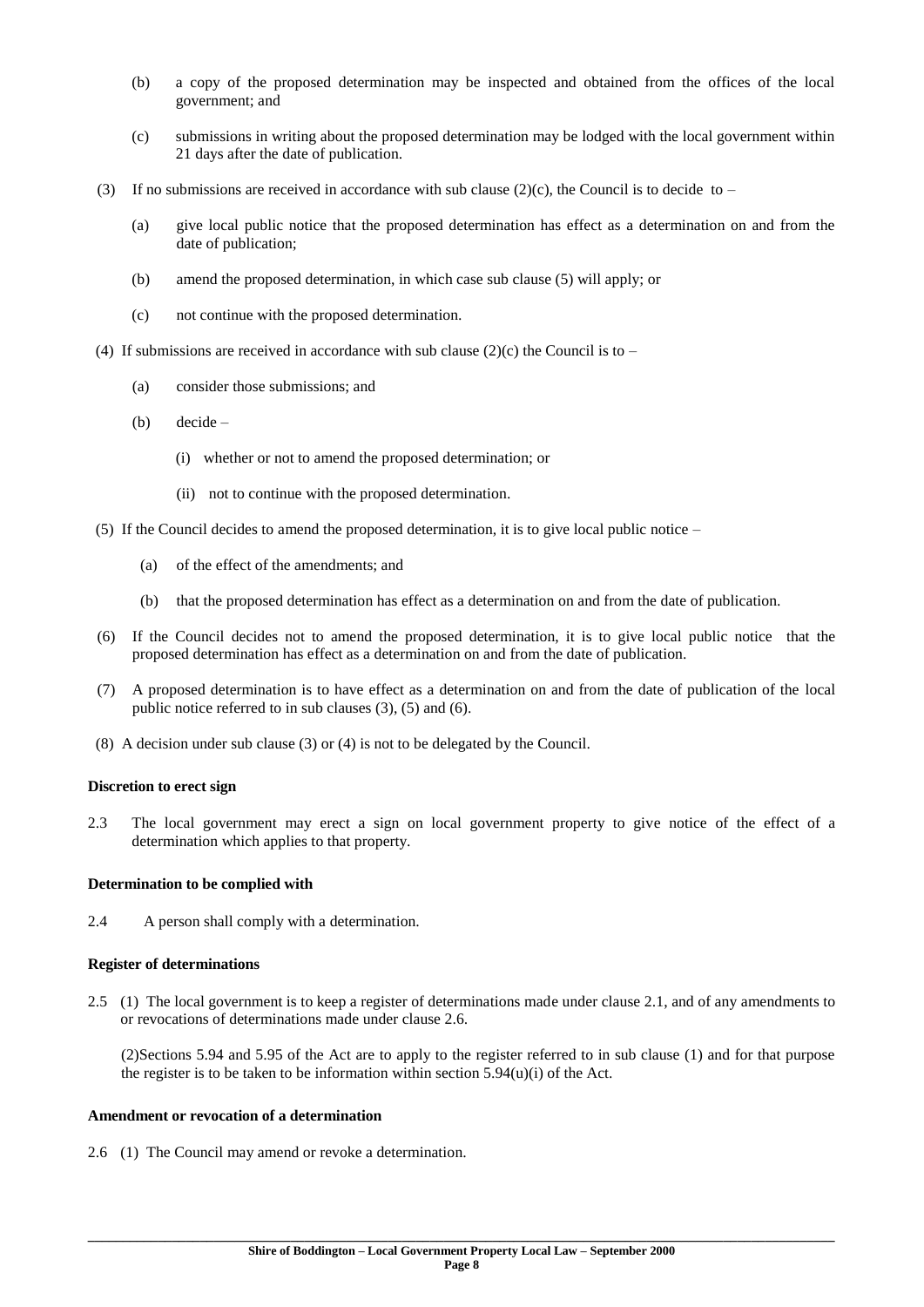- (2) The provisions of clause 2.2 are to apply to an amendment of a determination as if the amendment were a proposed determination.
- (3) If the Council revokes a determination it is to give local public notice of the revocation and the determination is to cease to have effect on the date of publication.

### *Division 2 - Activities which may be pursued or prohibited under a determination*

#### **Activities which may be pursued on specified local government property**

- 2.7 (1) A determination may provide that specified local government property is set aside as an area on which a person may –
	- (a) bring, ride or drive an animal;
	- (b) take, ride or drive a vehicle, or a particular class of vehicle;
	- (c) fly or use a motorised model aeroplane;
	- (d) use a children's playground provided that the person is under an age specified in the determination, but the determination is not to apply to a person having the charge of a person under the specified age;
	- (e) launch, beach or leave a boat;
	- (f) take or use a boat, or a particular class of boat;
	- (g) deposit refuse, rubbish or liquid waste, whether or not of particular classes, and whether or not in specified areas of that local government property;
	- (h) play or practice
		- (i) golf or archery;
		- (ii) pistol or rifle shooting, but subject to the compliance of that person with the *Firearms Act 1973*; or
		- (iii) a similar activity, specified in the determination, involving the use of a projectile which, in the opinion of the local government may cause injury or damage to a person or property;
	- (i) ride a bicycle, a skateboard, rollerblades, a sandboard or a similar device; and
	- (j) wear no clothing.
	- (2) A determination may specify the extent to which and the manner in which an activity referred to in sub clause (1) may be pursued and in particular –
		- (a) the days and times during which the activity may be pursued;
		- (b) that an activity may be pursued on a class of local government property, specified local government property or all local government property;
		- (c) that an activity is to be taken to be prohibited on all local government property other than that specified in the determination;
		- (d) may limit the activity to a class of vehicles, boats, equipment or things, or may extend it to all vehicles, boats, equipment or things;
		- (e) may specify that the activity can be pursued by a class of persons or all persons; and
		- (f) may distinguish between different classes of the activity.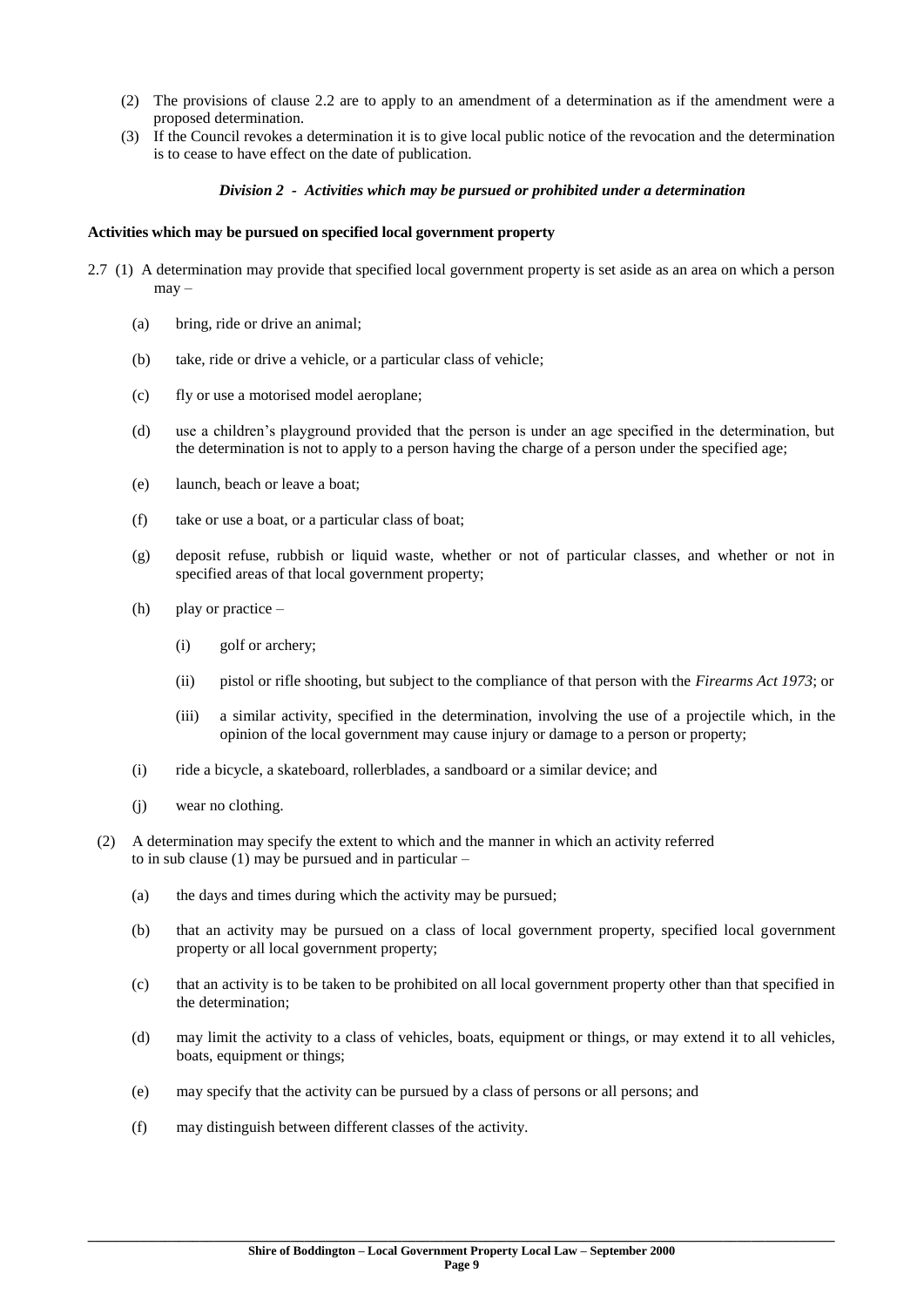#### **Activities which may be prohibited on specified local government property**

- 2.9 (1) A determination may provide that a person is prohibited from pursuing all or any of the following activities on specified local government property -
	- (a) smoking on premises;
	- (b) riding a bicycle, a skateboard, rollerblades, a sandboard or a similar device;
	- (c) taking, riding or driving a vehicle on the property or a particular class of vehicle;
	- (d) riding or driving a vehicle of a particular class or any vehicle above a specified speed;
	- (e) taking or using a boat, or a particular class of boat;
	- (f) the playing or practice of
		- (i) golf, archery, pistol shooting or rifle shooting; or
		- (ii) a similar activity, specified in the determination, involving the use of a projectile which, in the opinion of the local government may cause injury or damage to a person or property;
	- (g) the playing or practice of any ball game which may cause detriment to the property or any fauna on the property; and
	- (h) the traversing of sand dunes or land which in the opinion of the local government has environmental value warranting such protection, either absolutely or except by paths provided for that purpose.
	- (2) A determination may specify the extent to which and the manner in which a person is prohibited from pursuing an activity referred to in sub clause  $(1)$  and, in particular –
		- (a) the days and times during which the activity is prohibited;
		- (b) that an activity is prohibited on a class of local government property, specified local government property or all local government property;
		- (c) that an activity is prohibited in respect of a class of vehicles, boats, equipment or things, or all vehicles, boats, equipment or things;
		- (d) that an activity is prohibited in respect of a class of persons or all persons; and
		- (e) may distinguish between different classes of the activity.
- (3) In this clause –

**"premises"** means a building, stadium or similar structure which is local government property, but not an open space such as a park or a playing field.

## *Division 3 - Transitional*

#### **Signs taken to be determinations**

2.9 (1) Where a sign erected on local government property has been erected under a local law of the local government repealed by this local law, then it is to be taken to be and have effect as a determination on and from the commencement day, except to the extent that the sign is inconsistent with any provision of this local law or any determination made under clause 2.1.

(2) Clause 2.5 does not apply to a sign referred to in sub clause (1).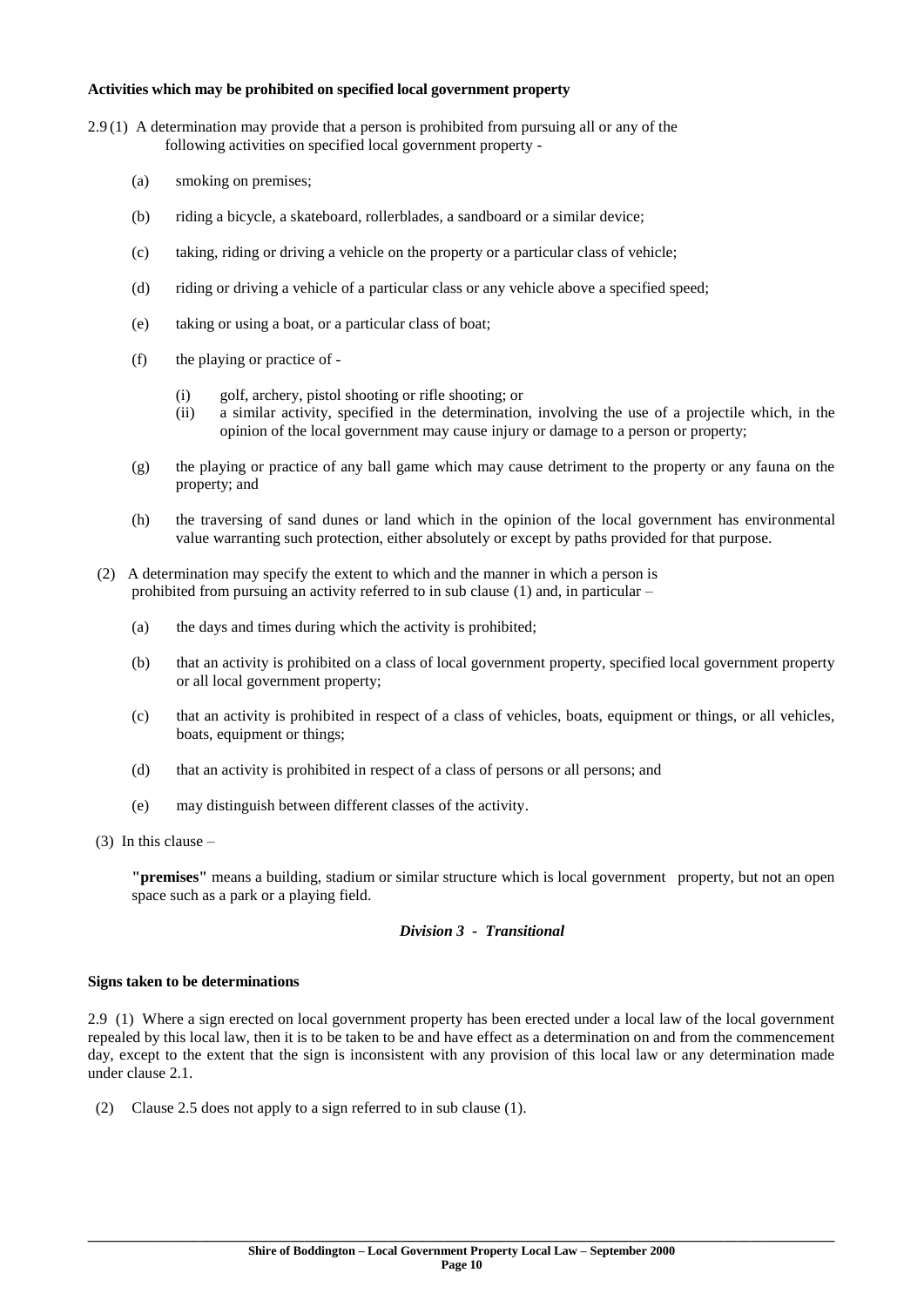#### **PART 3 - PERMITS**

#### *Division 1 - Preliminary*

### **Application of Part**

3.1 This Part does not apply to a person who uses or occupies local government property under a written agreement with the local government to do so.

## *Division 2 - Applying for a permit*

## **Application for permit**

- 3.2 (1) Where a person is required to obtain a permit under this local law, that person shall apply for the permit in accordance with sub clause (2).
	- (2) An application for a permit under this local law shall -
	- (a) be in the form determined by the local government;
	- (b) be signed by the applicant;
	- (c) provide the information required by the form; and
	- (d) be forwarded to the CEO together with any fee imposed and determined by the local government under and in accordance with sections 6.16 to 6.19 of the Act.

(3) The local government may require an applicant to provide additional information reasonably related to an application before determining an application for a permit.

(4) The local government may require an applicant to give local public notice of the application for a permit.

(5) The local government may refuse to consider an application for a permit which is not in accordance with sub clause (2).

#### **Decision on application for permit**

3.3 (1) The local government may –

- (a) approve an application for a permit unconditionally or subject to any conditions; or
- (b) refuse to approve an application for a permit.
- (2) If the local government approves an application for a permit, it is to issue to the applicant, a permit in the form determined by the local government.
- (3) If the local government refuses to approve an application for a permit, it is to give written notice of that refusal to the applicant.

### *Division 3 - Conditions*

#### **Conditions which may be imposed on a permit**

- 3.4 (1) Without limiting the generality of clause 3.3(1)(a), the local government may approve an application for a permit subject to conditions relating to -
	- (a) the payment of a fee;
	- (b) compliance with a standard or a policy of the local government adopted by the local government;
	- (c) the duration and commencement of the permit;
	- (d) the commencement of the permit being contingent on the happening of an event;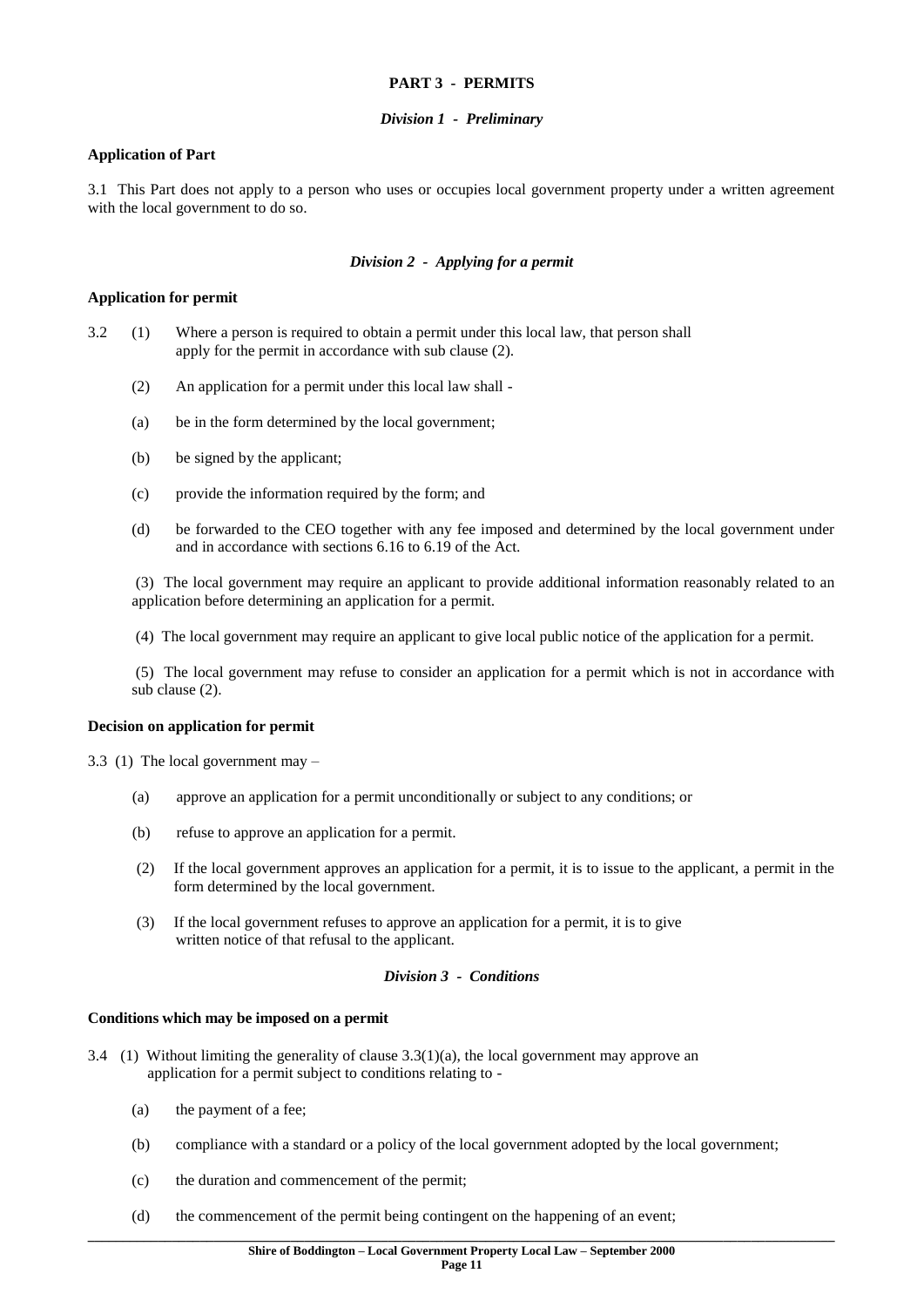- (e) the rectification, remedying or restoration of a situation or circumstance reasonably related to the application;
- (f) the approval of another application for a permit which may be required by the local government under any written law;
- (g) the area of the district to which the permit applies;
- (h) where a permit is issued for an activity which will or may cause damage to local government property, the payment of a deposit or bond against such damage; and
- (i) the obtaining of public risk insurance in an amount and on terms reasonably required by the local government.

(2) Without limiting clause  $3.3(1)(a)$  and sub clause (1), the following paragraphs indicate the type and content of the conditions on which a permit to hire local government property may be issued –

- (a) when fees and charges are to be paid;
- (b) payment of a bond against possible damage or cleaning expenses or both;
- (c) restrictions on the erection of material or external decorations;
- (d) rules about the use of furniture, plant and effects;
- (e) limitations on the number of persons who may attend any function in or on local government property;
- (f) the duration of the hire;
- (g) the right of the local government to cancel a booking during the course of an annual or seasonal booking, if the local government sees fit;
- (h) a prohibition on the sale, supply or consumption of liquor unless a liquor licence is first obtained for that purpose under the *Liquor Licensing Act 1988*;
- (i) whether or not the hire is for the exclusive use of the local government property;
- (j) the obtaining of a policy of insurance in the names of both, or either, the local government and the hirer, indemnifying the local government in respect of any injury to any person or any damage to any property which may occur in connection with the hire of the local government property by the hirer; and
- (k) the provision of an indemnity from the hirer, indemnifying the local government in respect of any injury to any person or any damage to any property which may occur in connection with the hire of the local government property by the hirer.

#### **Imposing conditions under a policy**

3.5 (1) In this clause  $-$ 

**"policy"** means a policy of the local government adopted by the Council containing conditions subject to which an application for a permit may be approved under clause  $3.3(1)(a)$ .

- (2) Under clause 3.3(1)(a) the local government may approve an application subject to conditions by reference to a policy.
- (3) The local government shall give a copy of the policy, or the part of the policy which is relevant to the application for a permit, with the form of permit referred to in clause 3.3(2).
- (4) An application for a permit shall be deemed not to have been approved subject to the conditions contained in a policy until the local government gives the permit holder a copy of the policy or the part of the policy which is relevant to the application.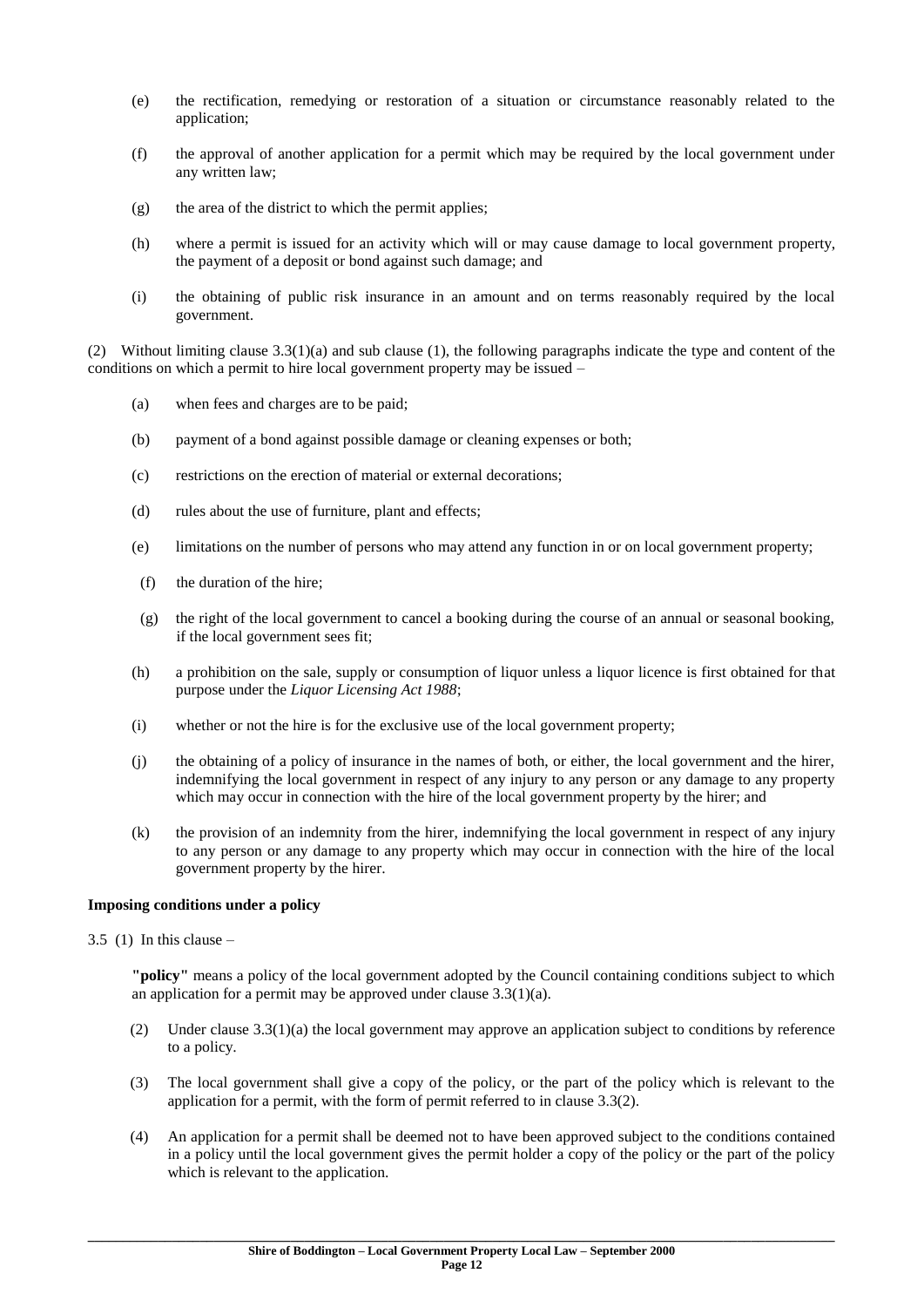(5) Sections 5.94 and 5.95 of the Act shall apply to a policy and for that purpose a policy shall be deemed to be information within section 5.94(u)(i) of the Act.

## **Compliance with and variation of conditions**

- 3.6 (1) Where an application for a permit has been approved subject to conditions, the permit holder shall comply with each of those conditions.
	- (2) The local government may vary the conditions of a permit, and the permit holder shall comply with those conditions as varied.

## *Division 4 - General*

#### **Agreement for building**

3.7 Where a person applies for a permit to erect a building on local government property the local government may enter into an agreement with the permit holder in respect of the ownership of the materials in the building.

#### **Duration of permit**

- 3.8 A permit is valid for one year from the date on which it is issued, unless it is
	- (a) otherwise stated in this local law or in the permit; or
	- (b) cancelled under clause 3.12.

#### **Renewal of permit**

- 3.9 (1) A permit holder may apply to the local government in writing prior to expiry of a permit for the renewal of the permit.
	- (2) The provisions of this Part shall apply to an application for the renewal of a permit *mutatis mutandis*.

#### **Transfer of permit**

- 3.10 (1) An application for the transfer of a valid permit is to
	- (a) be made in writing;
	- (b) be signed by the permit holder and the proposed transferee of the permit;
	- (c) provide such information as the local government may require to enable the application to be determined; and
	- (d) be forwarded to the CEO together with any fee imposed and determined by the local government under and in accordance with sections 6.16 to 6.19 of the Act.
	- (2) The local government may approve an application for the transfer of a permit, refuse to approve it or approve it subject to any conditions.
	- (3) Where the local government approves an application for the transfer of a permit, the transfer may be effected by an endorsement on the permit signed by the CEO.
	- (4) Where the local government approves the transfer of a permit, it is not required to refund any part of any fee paid by the former permit holder.

## **Production of permit**

3.11 A permit holder is to produce to an authorized person her or his permit immediately upon being required to do so by that authorized person.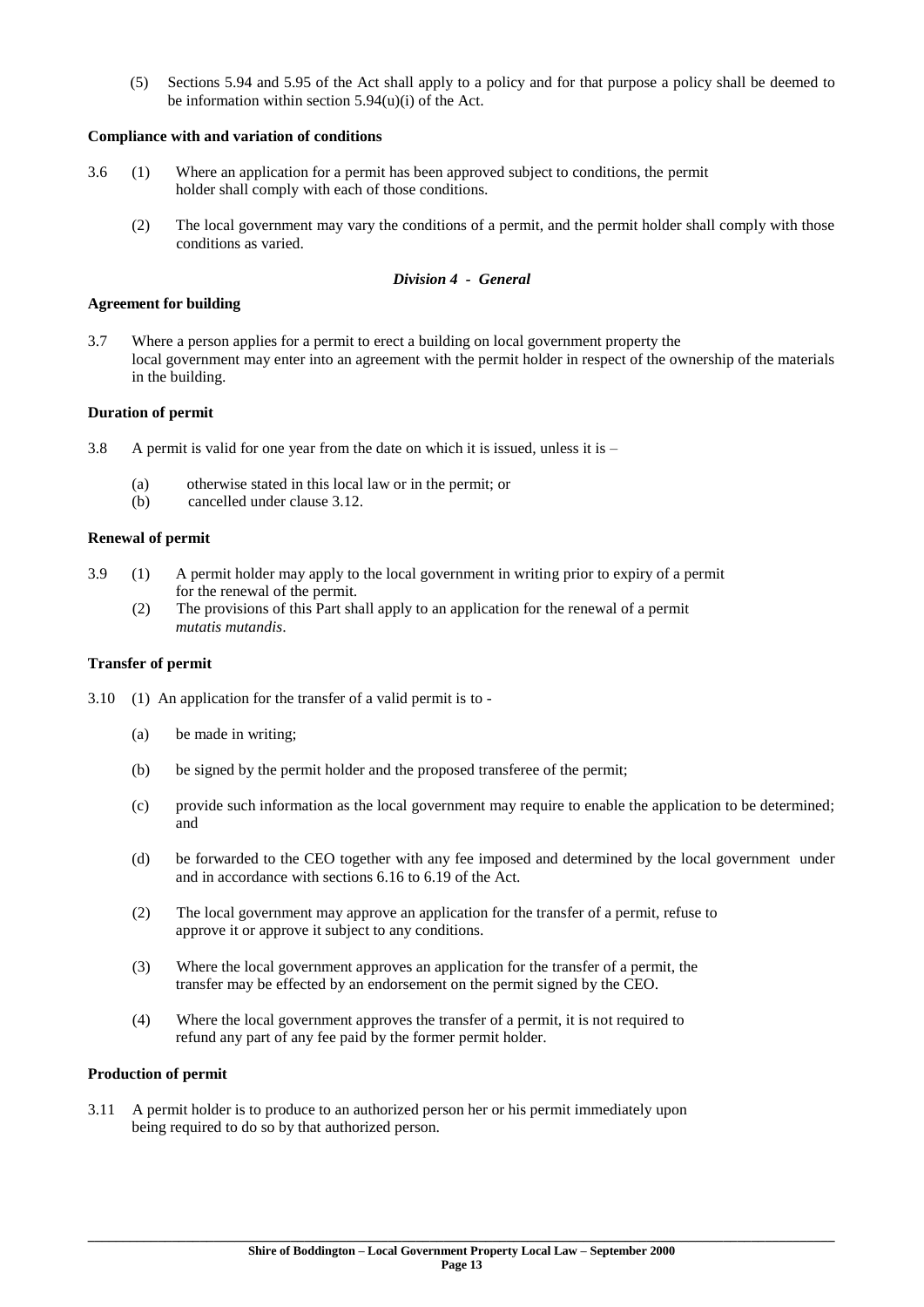#### **Cancellation of permit**

- 3.12 (1) Subject to clause 7.1, a permit may be cancelled by the local government if the permit holder has not complied with a –
	- (a) condition of the permit; or
	- (b) determination or a provision of any written law which may relate to the activity regulated by the permit.
	- (2) On the cancellation of a permit the permit holder -
	- (a) shall return the permit as soon as practicable to the CEO; and
	- (b) is to be taken to have forfeited any fees paid in respect of the permit.

## *Division 5 - When a permit is required*

## **Activities needing a permit**

3.13 (1) A person shall not without a permit –

- (a) subject to sub clause 3, hire local government property;
- (b) advertise anything by any means on local government property;
- (c) erect a structure for public amusement or for any performance, whether for gain or otherwise, on local government property;
- (d) teach, coach or train, for profit, any person in a pool area or an indoor recreation facility which is local government property;
- (e) plant any plant or sow any seeds on local government property;
- (f) carry on any trading on local government property unless the trading is conducted
	- (i) with the consent of a person who holds a permit to conduct a function, and where the trading is carried on under and in accordance with the permit; or
	- (ii) by a person who has a licence or permit to carry on trading on local government property under any written law;
- (g) unless an employee of the local government in the course of her or his duties or on an area set aside for that purpose –
	- (i) drive or ride or take any vehicle on to local government property; or
	- (ii) park or stand any vehicle on local government property;
- (h) conduct a function on local government property ;
- (i) charge any person for entry to local government property, unless the charge is for entry to land or a building hired by a voluntary non-profit organisation;
- (j) light a fire on local government property except in a facility provided for that purpose;
- (k) parachute, hang glide, abseil or base jump from or on to local government property;
- (l) erect a building or a refuelling site on local government property;
- (m) make any excavation on or erect or remove any fence on local government property;
- (n) erect or install any structure above or below ground, which is local government property, for the purpose of supplying any water, power, sewer, communication, television or similar service to a person; or
- (o) depasture any horse, sheep, cattle, goat, camel, ass or mule on local government property.
- (2) The local government may exempt a person from compliance with sub clause (1) on the application of that person.
- (3) The local government may exempt specified local government property or a class of local government property from the application of sub clause (1)(a).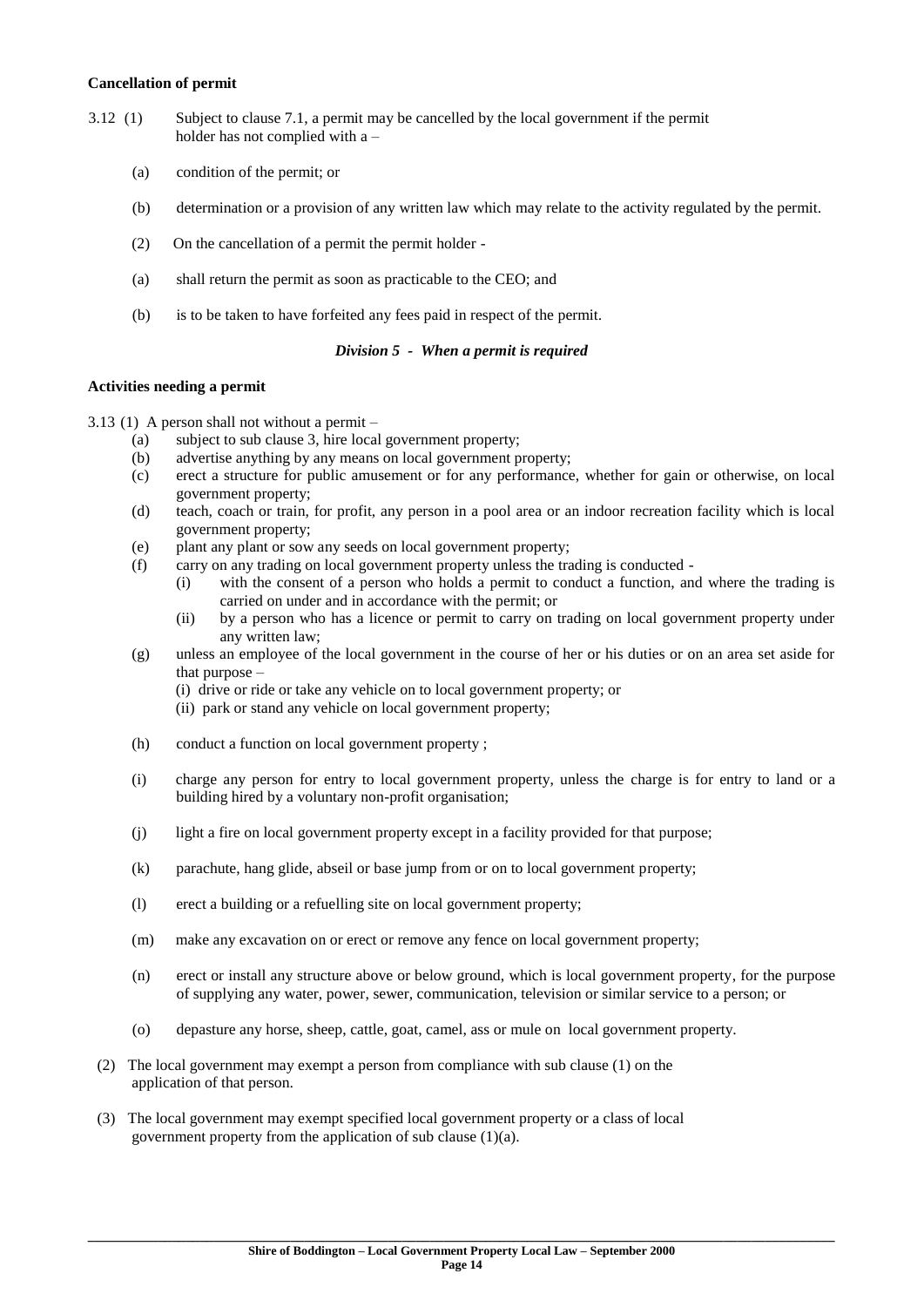## **Permit required to camp outside a facility**

#### $3.14$  (1) In this clause –

**"facility"** has the same meaning as is given to it in section 5(1) of the *Caravan Parks and Camping Grounds Act 1995*.

- (2) This clause does not apply to a facility operated by the local government.
- (3) A person shall not without a permit
	- (a) camp on, lodge at or occupy any structure at night for the purpose of sleeping on local government property; or
	- (b) erect any tent, camp, hut or similar structure on local government property other than a beach shade or windbreak erected for use during the hours of daylight and which is dismantled during those hours on the same day.
- (4) The maximum period for which the local government may approve an application for a permit in respect of paragraph (a) or (b) of sub clause (3) is that provided in regulation 11(2)(a) of the *Caravan Parks and Camping Grounds Regulations 1997*.

#### **Permit required for possession and consumption of liquor**

- 3.15 (1) A person, on local government property, shall not consume any liquor or have in her or his possession or under her or his control any liquor, unless –
	- (a) that is permitted under the *Liquor Licensing Act 1988*; and
	- (b) a permit has been obtained for that purpose.
	- (2) Sub clause (1) does not apply where the liquor is in a sealed container.

### **Division 6 - Responsibilities of permit holder**

#### **Responsibilities of permit holder**

- 3.16 A holder of a permit shall in respect of local government property to which the permit relates
	- (a) ensure that an authorized person has unobstructed access to the local government property for the purpose of inspecting the property or enforcing any provision of this local law;
	- (b) leave the local government property in a clean and tidy condition after its use;
	- (c) report any damage or defacement of the local government property to the local government; and
	- (d) prevent the consumption of any liquor on the local government property unless the permit allows it and a licence has been obtained under the *Liquor Licensing Act 1988* for that purpose.

## **PART 4 - BEHAVIOUR ON ALL LOCAL GOVERNMENT PROPERTY**

#### **Division 1 - Behaviour on and interference with local government property**

#### **Behaviour which interferes with others**

- 4.1 A person shall not in or on any local government property behave in a manner which
	- (a) is likely to interfere with the enjoyment of a person who might use the property; or
	- (b) interferes with the enjoyment of a person using the property.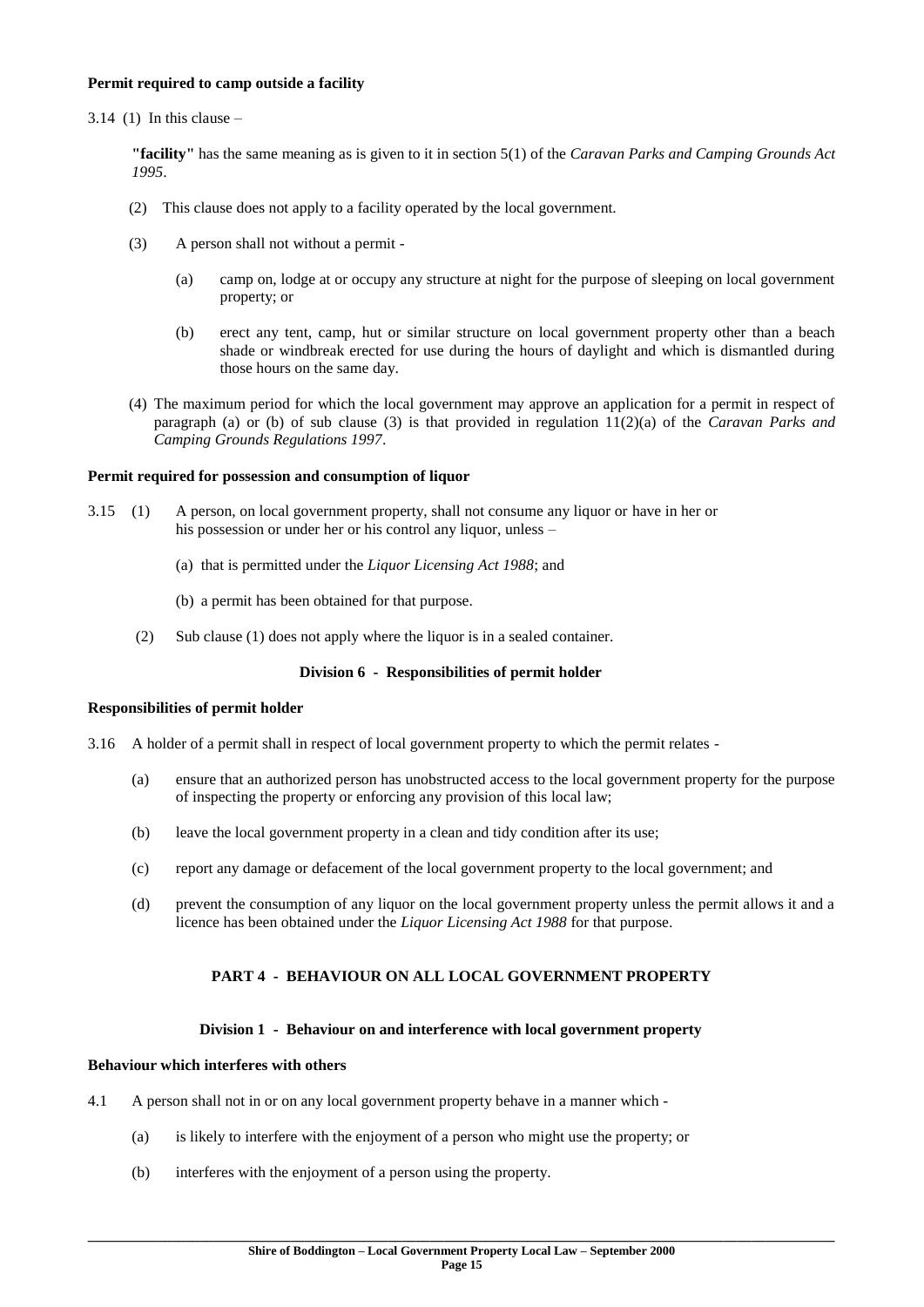#### **Behaviour detrimental to property**

- 4.2 (1) A person shall not behave in or on local government property in a way which is or might be detrimental to the property.
	- (2) In subclause  $(1)$  –

'detrimental to the property' includes –

- (a) removing any thing from the local government property such as a rock, a plant or a seat provided for the use of any person;
- (b) destroying, defacing or damaging any thing on the local government property, such as a plant, a seat provided for the use of any person or a building; and
- (c) interfering adversely with any thing on local government property provided for the use or enjoyment of any person.

## **Taking or injuring any fauna**

- 4.3 (1) A person shall not, take, injure or kill or attempt to take, injure or kill any fauna which is on or above any local government property, unless that person is authorized under a written law to do so.
	- (2) In this clause –

**"animal"** means any living thing that is not a human being or plant; and

- **"fauna"** means any animal indigenous to or which periodically migrates to any State or Territory of the Commonwealth or the territorial waters of the Commonwealth and includes in relation to any such animal
	- (a) any class of animal or individual member;
	- (b) the eggs or larvae; or
	- (c) the carcass, skin, plumage or fur.

## **Intoxicated persons not to enter local government property**

4.4 A person shall not enter or remain on local government property while under the influence of liquor or a prohibited drug.

## **No prohibited drugs**

4.5 A person shall not take a prohibited drug on to, or consume or use a prohibited drug on, local government property.

*Division 2 - Signs*

## **Signs**

- 4.5 (1) A local government may erect a sign on local government property specifying any conditions of use which apply to that property.
	- (2) A person shall comply with a sign erected under sub clause (1).
	- (3) A condition of use specified on a sign erected under sub clause (1) is
		- (a) not to be inconsistent with any provision of this local law or any determination; and
		- (b) to be for the purpose of giving notice of the effect of a provision of this local law.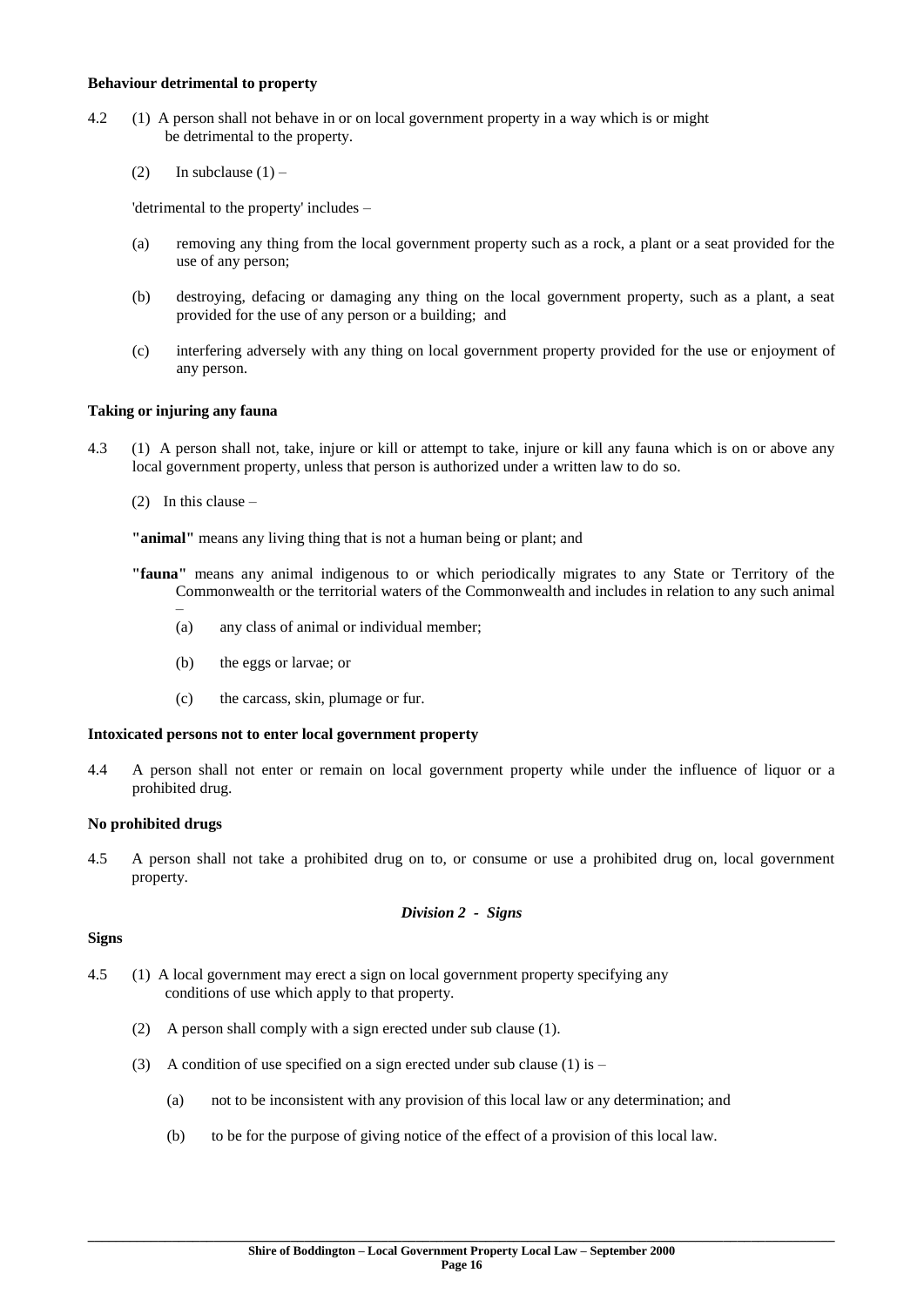#### **PART 5 – MATTERS RELATING TO PARTICULAR LOCAL GOVERNMENT PROPERTY**

### *Division 1 - Fenced or closed property*

#### **No entry to fenced or closed local government property**

5.1 A person must not enter local government property which has been fenced off or closed to the public by a sign or otherwise, unless that person is authorized to do so by the local government.

#### *Division 2 - Toilet blocks and change rooms*

#### **Only specified gender to use entry of toilet block or change room**

- 5.2 Where a sign on a toilet block or change room specifies that a particular entry of the toilet block or change room is to be used by –
	- (a) females, then a person of the male gender shall not use that entry of the toilet block or change room; or
	- (b) males, then a person of the female gender shall not use that entry of the toilet block or change room.

## **PART 6 - FEES FOR ENTRY ON TO LOCAL GOVERNMENT PROPERTY**

## **No unauthorized entry to function**

- 6.1 (1) A person shall not enter local government property on such days or during such times as the property may be set aside for a function for which a charge for admission is authorized, except –
	- (a) through the proper entrance for that purpose; and
	- (b) on payment of the fee chargeable for admission at the time.
	- (2) The local government may exempt a person from compliance with sub clause (1)(b).

## **PART 7 - OBJECTIONS AND APPEALS**

#### **Application of Division 1, Part 9 of the Act**

- 7.1 When the local government makes a decision as to whether it will
	- (a) grant a person a permit or consent under this local law; or
	- (b) renew, vary, or cancel a permit or consent that a person has under this local law,

the provisions of Division 1 of Part 9 of the Act and regulations 33 and 34 of the Regulations apply to that decision.

## **PART 8 - MISCELLANEOUS**

#### **Authorized person to be obeyed**

8.1 A person on local government property shall obey any lawful direction of an authorized person and shall not in any way obstruct or hinder an authorized person in the execution of her or his duties.

#### **Persons may be directed to leave local government property**

8.2 An authorized person may direct a person to leave local government property where she or he reasonably suspects that the person has contravened a provision of any written law.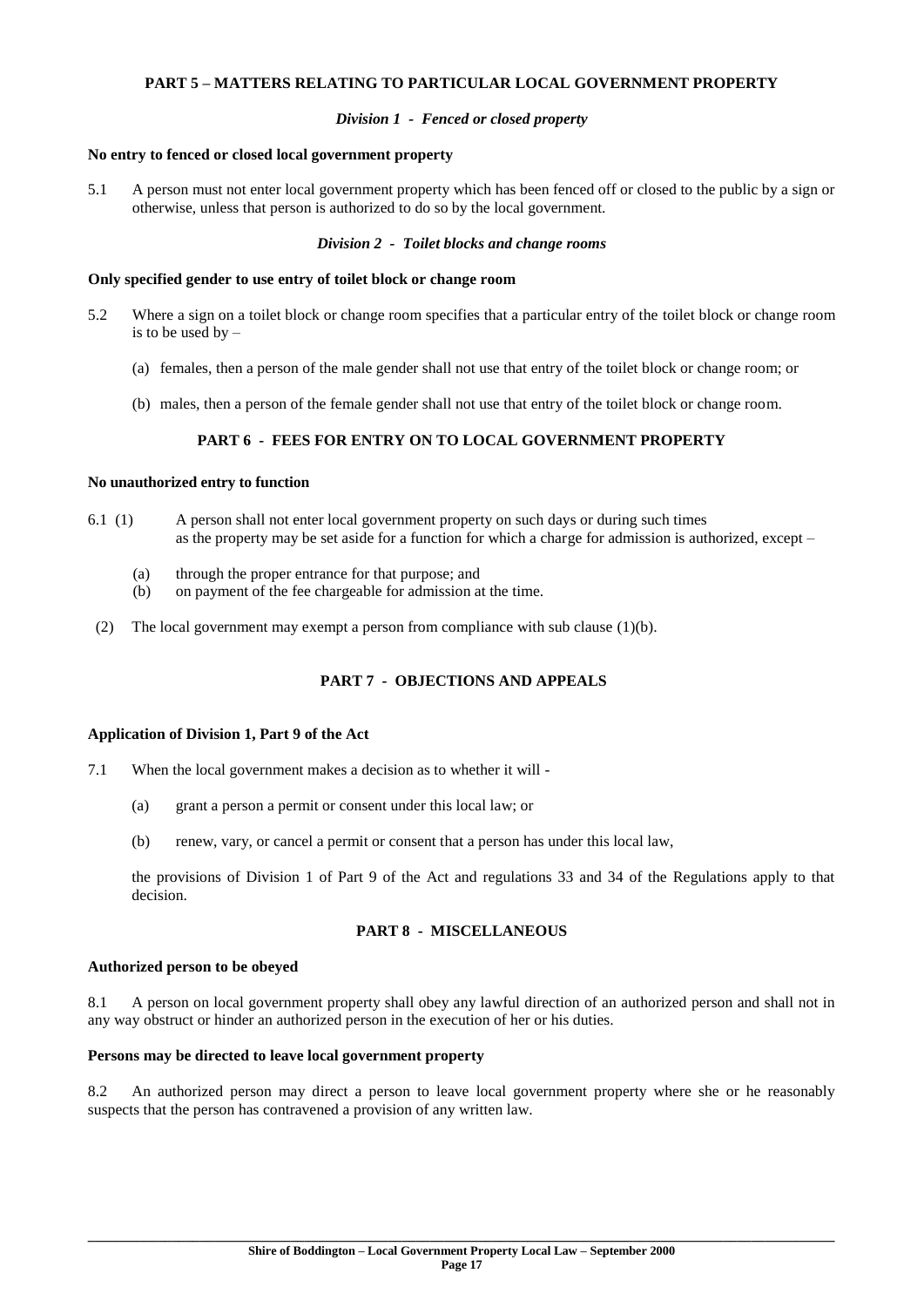#### **Disposal of lost property**

8.3 An article left on any local government property, and not claimed within a period of 3 months, may be disposed of by the local government in any manner it thinks fit.

### **Liability for damage to local government property**

8.4 (1) Where a person unlawfully damages local government property, the local government may by notice in writing to that person require that person within the time required in the notice to, at the option of the local government, pay the costs of –

- (a) reinstating the property to the state it was in prior to the occurrence of the damage; or
- (b) replacing that property.
- (2) Unless there is proof to the contrary, a person is to be taken to have damaged local government property within sub clause (1) where –
- (a) a vehicle or a boat caused the damage, the person was the person responsible, at the time the damage occurred, for the control of the vehicle or the boat; or
- (b) the damage occurred under a permit, the person is the permit holder in relation to that permit.
- (3) On a failure to comply with a notice issued under sub clause (1), the local government may recover the costs referred to in the notice as a debt due to it.

#### **PART 9 - ENFORCEMENT**

#### *Division 1 - Notices given under this local law*

#### **Offence to fail to comply with notice**

9.1 Whenever the local government gives a notice under this local law requiring a person to do any thing, if a person fails to comply with the notice, that person commits an offence.

#### **Local government may undertake requirements of notice**

9.2 Where a person fails to comply with a notice referred to in clause 9.1, the local government may do the thing specified in the notice and recover from the person to whom the notice was given, as a debt, the costs incurred in so doing.

#### *Division 2 - Offences and penalties*

#### *Subdivision 1 - General*

#### **Offences and general penalty**

9.3 (1) Any person who fails to do anything required or directed to be done under this local law, or who does anything which under this local law that person is prohibited from doing, commits an offence.

 (2) Any person who commits an offence under this local law is liable, upon conviction, to a penalty not exceeding \$5,000, and if the offence is of a continuing nature, to an additional penalty not exceeding \$500 for each day or part of a day during which the offence has continued.

#### *Subdivision 2 - Infringement notices and modified penalties*

#### **Prescribed offences**

9.4 (1) An offence against a clause specified in Schedule 1 is a prescribed offence for the purposes of section 9.16(1) of the Act.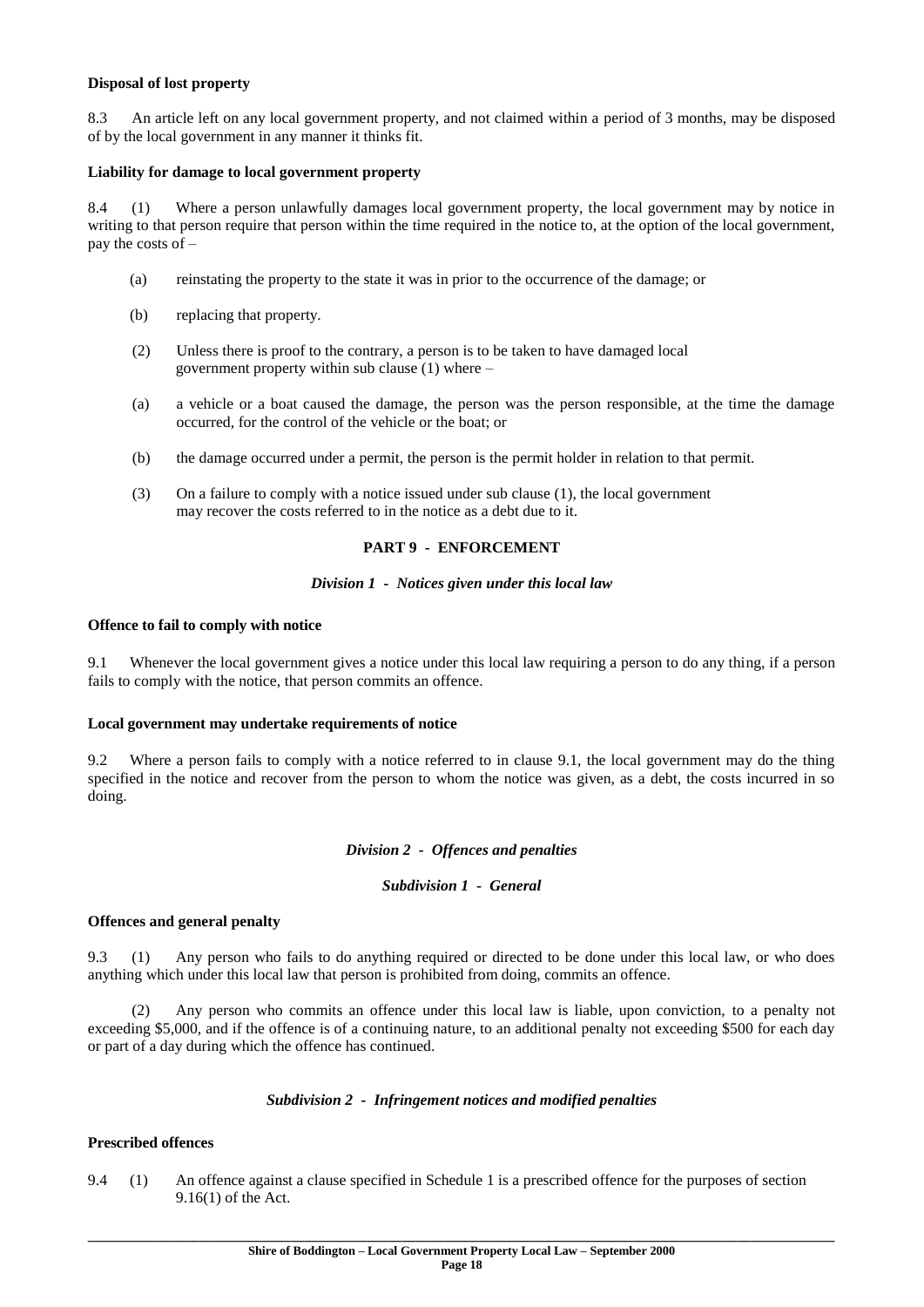- (2) The amount of the modified penalty for a prescribed offence is that specified adjacent to the clause in Schedule 1.
- (3) For the purpose of guidance only, before giving an infringement notice to a person in respect of the commission of a prescribed offence, an authorized person should be satisfied that –
- (a) commission of the prescribed offence is a relatively minor matter; and
- (b) only straightforward issues of law and fact are involved in determining whether the prescribed offence was committed, and the facts in issue are readily ascertainable.

#### **Form of notices**

- 9.5 (1) For the purposes of this local law
	- (a) where a vehicle is involved in the commission of an offence, the form of the notice referred to in section 9.13 of the Act is that of Form 1 in Schedule 1 of the Regulations;
	- (b) the form of the infringement notice given under section 9.16 of the Act is that of Form 2 in Schedule 1 of the Regulations; and
	- (c) the form of the notice referred to in section 9.20 of the Act is that of Form 3 in Schedule 1 of the Regulations.
	- (2) Where an infringement notice is given under section 9.16 of the Act in respect of an alleged offence against clause 2.4, the notice is to contain a description of the alleged offence.

#### *Division 3 – Evidence in legal proceedings*

## **Evidence of a determination**

9.6 (1) In any legal proceedings, evidence of a determination may be given by tendering the register referred to in clause 2.5 or a certified copy of an extract from the register.

 (2) It is to be presumed, unless the contrary is proved, that the determination was properly made and that every requirement for it to be made and have effect has been satisfied.

(3) Sub clause (2) does not make valid a determination that has not been properly made.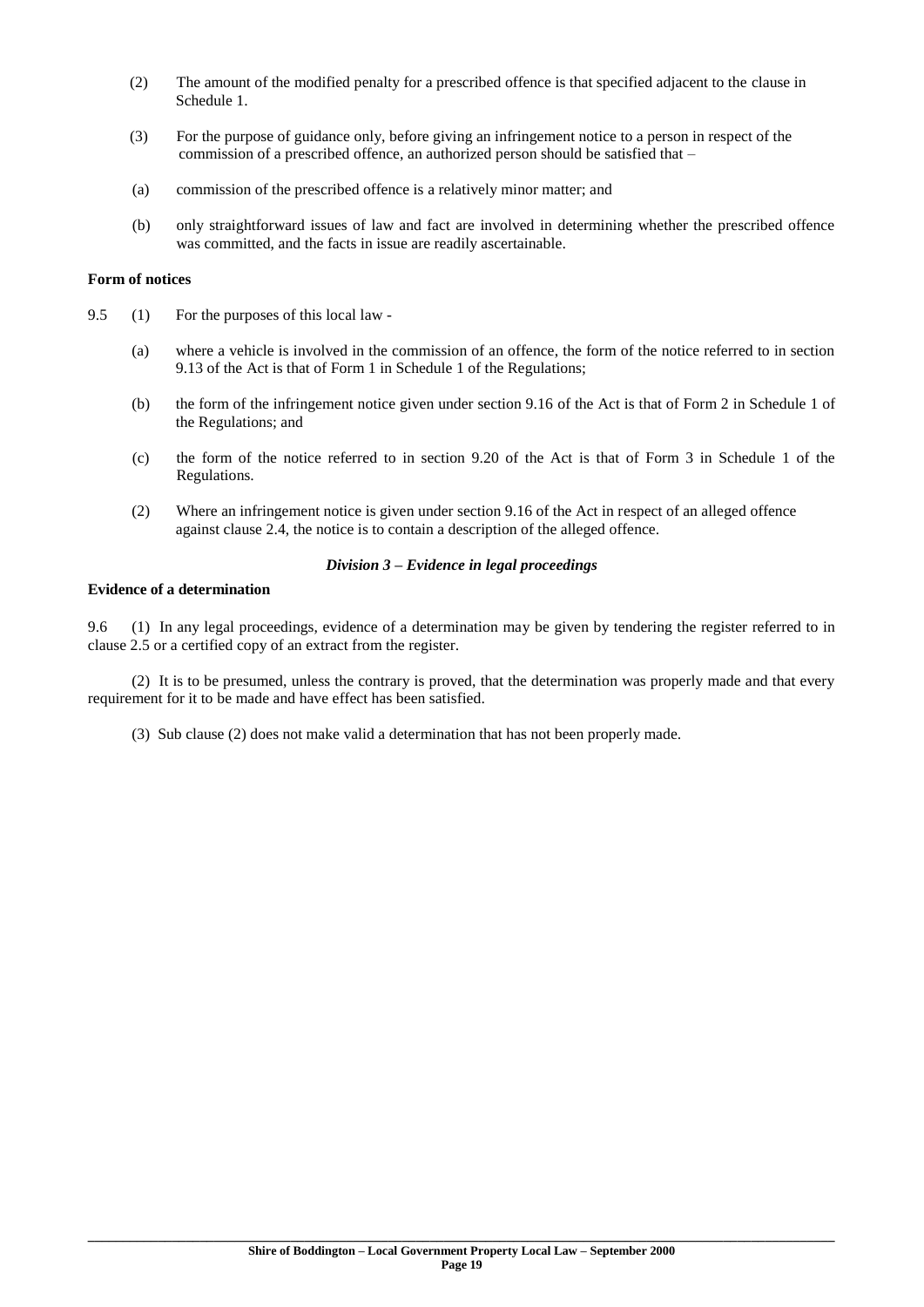## **SCHEDULE 1**

## **PRESCRIBED OFFENCES**

| <b>CLAUSE</b> | <b>DESCRIPTION</b>                                                  | <b>MODIFIED</b><br><b>PENALTY</b><br>\$ |
|---------------|---------------------------------------------------------------------|-----------------------------------------|
| 2.4           | Failure to comply with determination                                | 100                                     |
| 3.6           | Failure to comply with conditions of permit                         | 100                                     |
| 3.13(1)       | Failure to obtain a permit                                          | 100                                     |
| 3.14(3)       | Failure to obtain permit to camp outside a facility                 | 100                                     |
| 3.15(1)       | Failure to obtain permit for liquor                                 | 100                                     |
| 3.16          | Failure of permit holder to comply with responsibilities            | 100                                     |
| 4.2(1)        | Behaviour detrimental to property                                   | 100                                     |
| 4.4           | Under influence of liquor or prohibited drug                        | 100                                     |
| 4.6(2)        | Failure to comply with sign on local government property            | 100                                     |
| 5.1           | Unauthorized entry to fenced or closed local government<br>property | 100                                     |
| 5.2           | Gender not specified using entry of toilet block or change<br>room  | 100                                     |
| 6.1(1)        | Unauthorized entry to function on local government property         | 100                                     |
| 9.1           | Failure to comply with notice                                       | 200                                     |